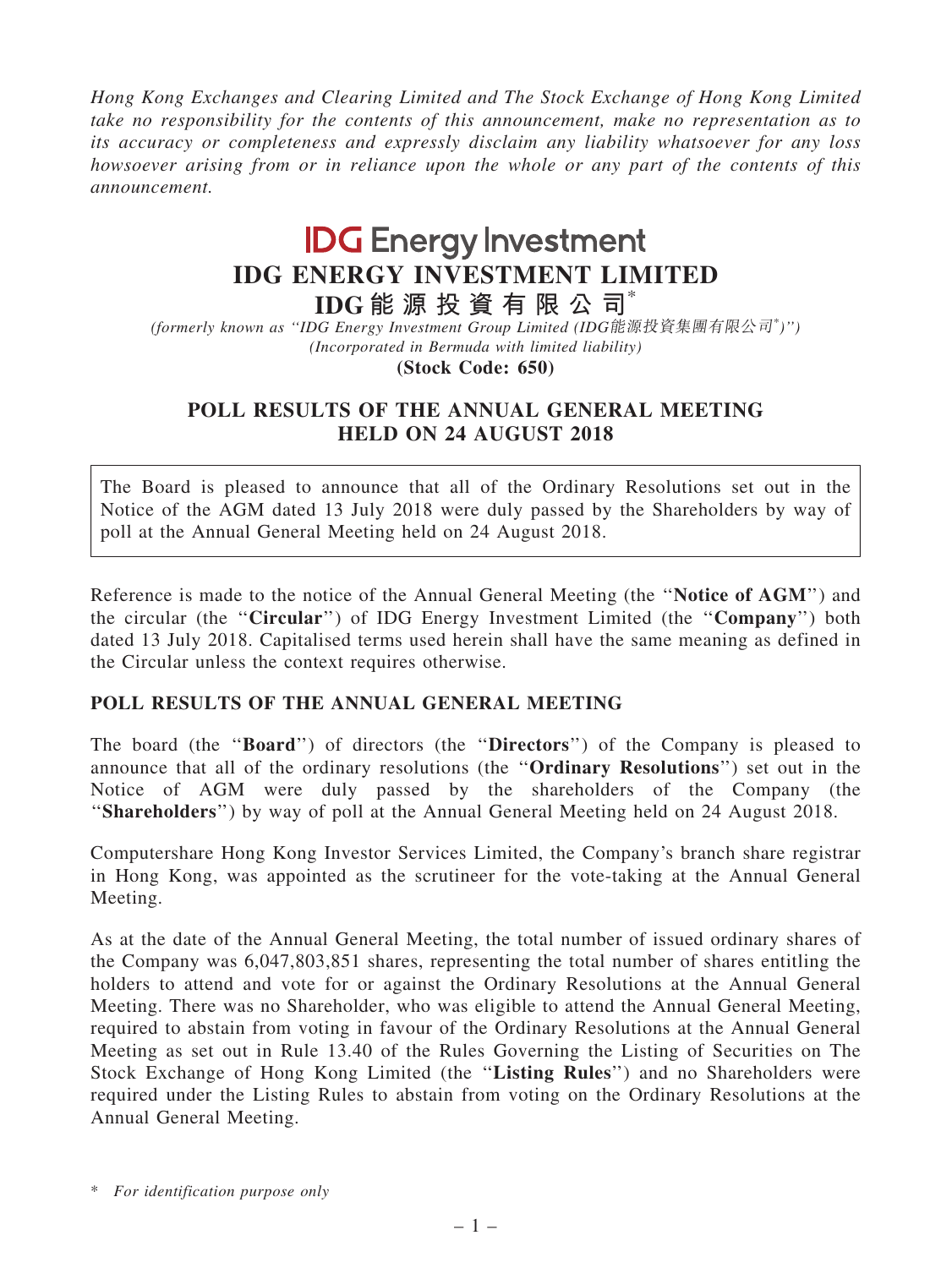Set out below are the poll results of the respective resolutions put to the vote at the Annual General Meeting:

| <b>Ordinary Resolutions</b> |                                                                                                                          |                                                                                                                                                                                    | Number of votes voted<br>(percentage of total number of<br>votes cast $(\%)$ |                                | <b>Total number</b><br>of votes |
|-----------------------------|--------------------------------------------------------------------------------------------------------------------------|------------------------------------------------------------------------------------------------------------------------------------------------------------------------------------|------------------------------------------------------------------------------|--------------------------------|---------------------------------|
|                             |                                                                                                                          | For                                                                                                                                                                                | <b>Against</b>                                                               |                                |                                 |
| 1.                          |                                                                                                                          | To receive and consider the audited<br>financial statements and the reports of<br>the Directors and the independent auditor<br>of the Company for the year ended 31<br>March 2018. | 3,596,456,418<br>$(100.00\%)$                                                | $\overline{0}$<br>$(0.00\%)$   | 3,596,456,418<br>$(100.00\%)$   |
| 2.                          | A.                                                                                                                       | To re-elect Mr. Lee Khay Kok as an<br>executive Director.                                                                                                                          | 3,596,456,418<br>$(100.00\%)$                                                | $\overline{0}$<br>$(0.00\%)$   | 3,596,456,418<br>$(100.00\%)$   |
|                             | Β.                                                                                                                       | To re-elect Mr. Lin Dongliang as a<br>non-executive Director.                                                                                                                      | 3,596,456,418<br>$(100.00\%)$                                                | $\theta$<br>$(0.00\%)$         | 3,596,456,418<br>$(100.00\%)$   |
|                             | C.                                                                                                                       | To re-elect Mr. Shong Hugo as a<br>non-executive Director.                                                                                                                         | 3,596,456,418<br>$(100.00\%)$                                                | $\overline{0}$<br>$(0.00\%)$   | 3,596,456,418<br>$(100.00\%)$   |
|                             | D.                                                                                                                       | To authorize the Board to fix the<br>remuneration of the Directors.                                                                                                                | 3,596,456,418<br>$(100.00\%)$                                                | $\overline{0}$<br>$(0.00\%)$   | 3,596,456,418<br>$(100.00\%)$   |
| 3.                          | To re-appoint KPMG as the independent<br>auditor of the Company and to authorize<br>the Board to fix their remuneration. |                                                                                                                                                                                    | 3,596,456,418<br>$(100.00\%)$                                                | $\overline{0}$<br>$(0.00\%)$   | 3,596,456,418<br>$(100.00\%)$   |
| $\overline{4}$ .            | A.                                                                                                                       | To grant a general mandate to the<br>Directors to allot, issue and deal<br>with additional shares not exceeding<br>20% of the shares of the Company<br>in issue.                   | 3,596,456,418<br>$(100.00\%)$                                                | $\overline{0}$<br>$(0.00\%)$   | 3,596,456,418<br>$(100.00\%)$   |
|                             | <b>B.</b>                                                                                                                | To grant a general mandate to the<br>Directors to repurchase shares not<br>exceeding 10% of the shares of the<br>Company in issue.                                                 | 3,596,456,418<br>$(100.00\%)$                                                | $\overline{0}$<br>$(0.00\%)$   | 3,596,456,418<br>$(100.00\%)$   |
|                             | $\mathcal{C}$ .                                                                                                          | To add the number of the shares<br>repurchased under resolution 4.B. to<br>the mandate granted to the Directors<br>under resolution 4.A.                                           | 3,596,456,418<br>$(100.00\%)$                                                | $\boldsymbol{0}$<br>$(0.00\%)$ | 3,596,456,418<br>$(100.00\%)$   |